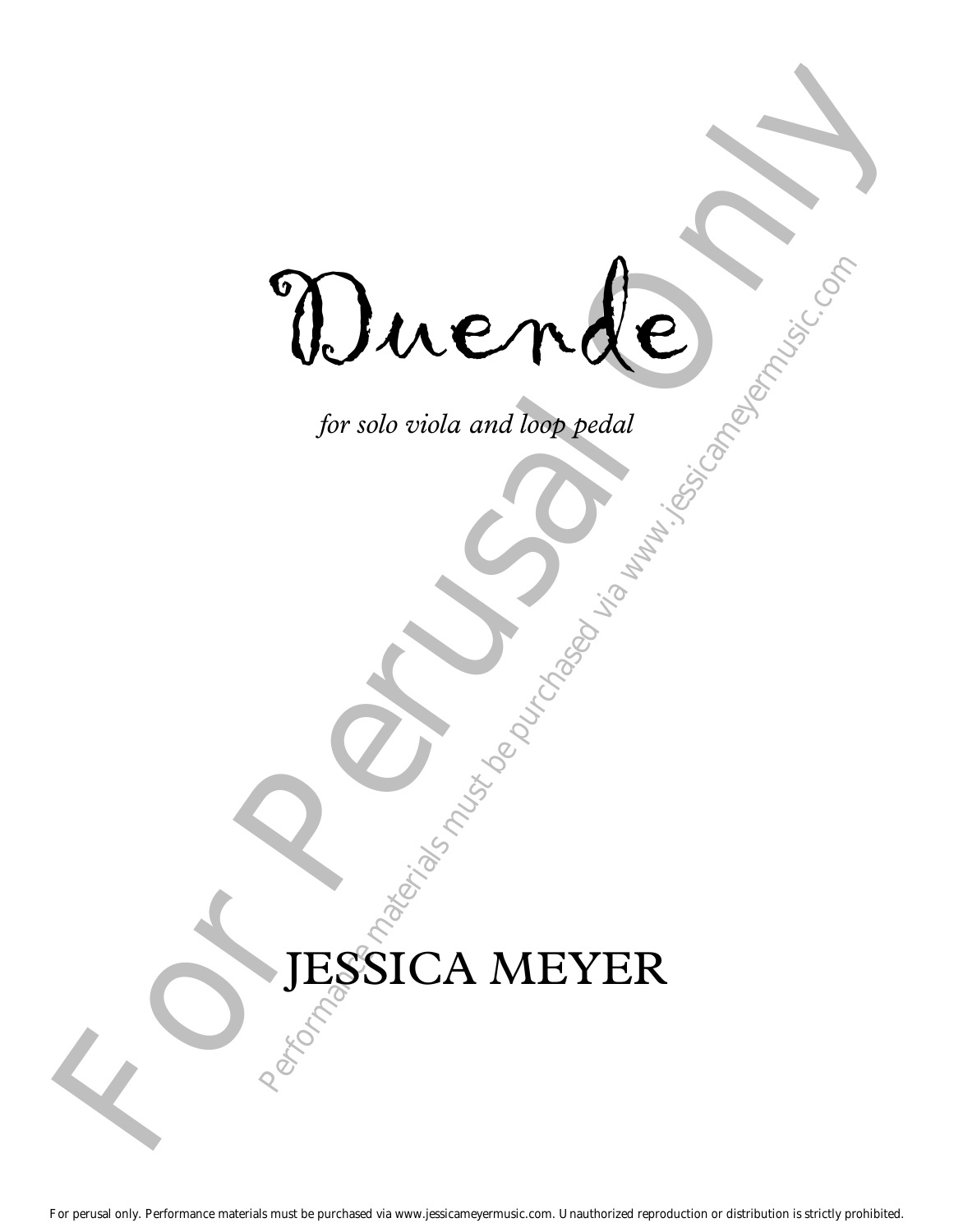Duende

## *for solo viola and loop pedal*

### **6'30"**

Exter director Federico Garcia Lorea gave a lecture in Buenos Aires tries  $\theta$  on  $\theta$  and  $\theta$  for  $\theta$  and  $\theta$  for  $\theta$  and  $\theta$  for  $\theta$  and  $\theta$  for  $\theta$  and  $\theta$  for  $\theta$  and  $\theta$  and  $\theta$  and  $\theta$  and  $\theta$  and  $\theta$ 2<br>
For solito viola and loop pedal<br>
for solo viola and loop pedal<br>
for solo viola and loop pedal<br>
for the solo violation inter-keloistical receivers in the system of the system of the system of the system of the<br>
function In 1933, Spanish poet and theater director Federico Garcia Lorca gave a lecture in Buenos Aires titled *"Play and Theory of the Duende"* in which he addressed the fiery spirit behind great performances that stir the emotions: *"The duende, then, is a power, not a work. It is a struggle, not a thought. I have heard an old maestro of the guitar say, 'The duende is not in the throat; the duende climbs up inside you, from the soles of the feet.' Meaning this: it is not a question of ability, but of true, living style, of blood, of the most ancient culture, of spontaneous creation … everything that has black sounds in it, has duende."* 

### **PEFORMANCE NOTES**

- This piece was written with a Boss Loop Station RC-20XL Phrase Recorder and a DPA 4099V Clip Microphone. However, the piece could be performed on any loop pedal that can start and stop playback, and loop an 8 beat phrase. The mic should amplify the natural resonance of the viola (I don't think stick-on contact mics would work, but feel free to try them). The following comments refer to the devices I used.

- To record, press the left pedal down. When you press it again, whatever you just played will have been recorded by the machine, and will start to repeat over and over again. Repeat the process to add layers. If you don't like what you just recorded, you can erase the last layer by holding the left pedal down a while. Each new layer of material is marked by a rehearsal #.

- To stop the playback (like on the past page), touch the right pedal. To turn it back on, touch it again. To clear all the sounds from the memory bank, hold the right pedal down for a few seconds to erase.

- Once you set the first loop and establish the initial tempo and duration, you could technically hit the pedal at any time to enter in new material (as long as you are lining up the new material with what you are hearing through the playback). However, it is best you follow the directions below while you are learning this piece.

- When it is marked "solo" it means that you are not recording and are just playing along with the loops.

### *Part One*

- Always start playing the material first, then press pedal to record until you hear that material coming through the speakers as part of the loop (in other words, don't hit the pedal again to stop recording until you hear yourself doubled while playing that particular material). It is not important how fast the tempo light is blinking in the first part (unlike in the second part).

- In measures 16 and 18, make wide circles with your bow starting on beat 3, oscillating between sul pont and sul tasto. Start slowly, get faster, then slower again.

- In measure 25, slide very slowly up and down so you can hear the beating get faster and slower. While you do this, bow random rhythms that get faster then slower again.

### *Part Two*

- The loop duration must be set exactly at 8 beats of quarter = 132 or this section does not work. A slightly faster or slower tempo is OK, but the duration of the loop must be 8 beats long. If it does not work out on the first try, keep holding the C, erase, and do it again.

- In this section, the red light will blink at the beginning of each measure (every 4 beats). Make sure you are entering new material on the correct beat(s) of the 8 beat looped phrase.

2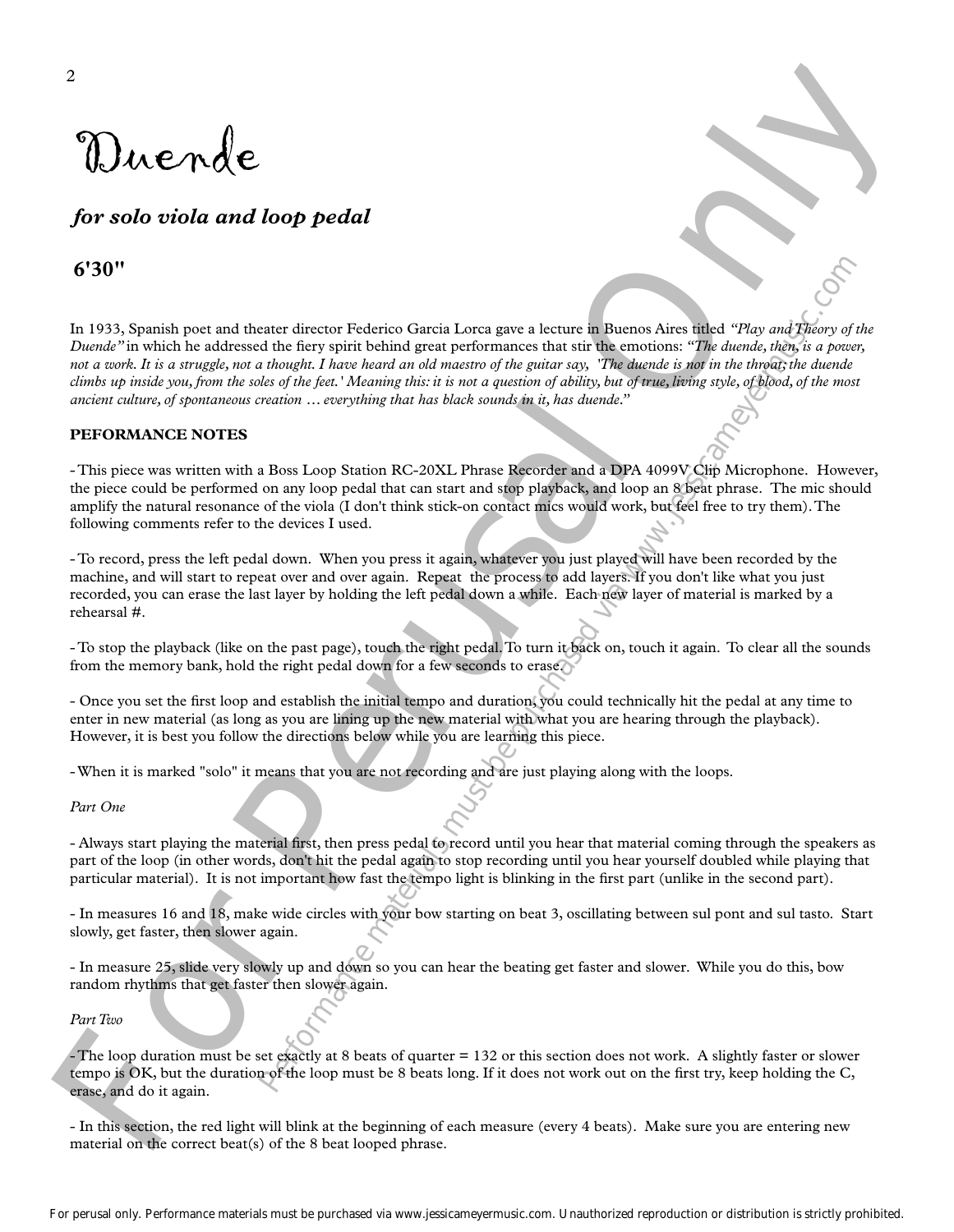Duende

# $\mathcal{J} = 60$  **PART ONE**



3



<sup>©2011</sup> JMM Publishing (BMI). All rights reserved.

For perusal only. Performance materials must be purchased via www.jessicameyermusic.com. Unauthorized reproduction or distribution is strictly prohibited.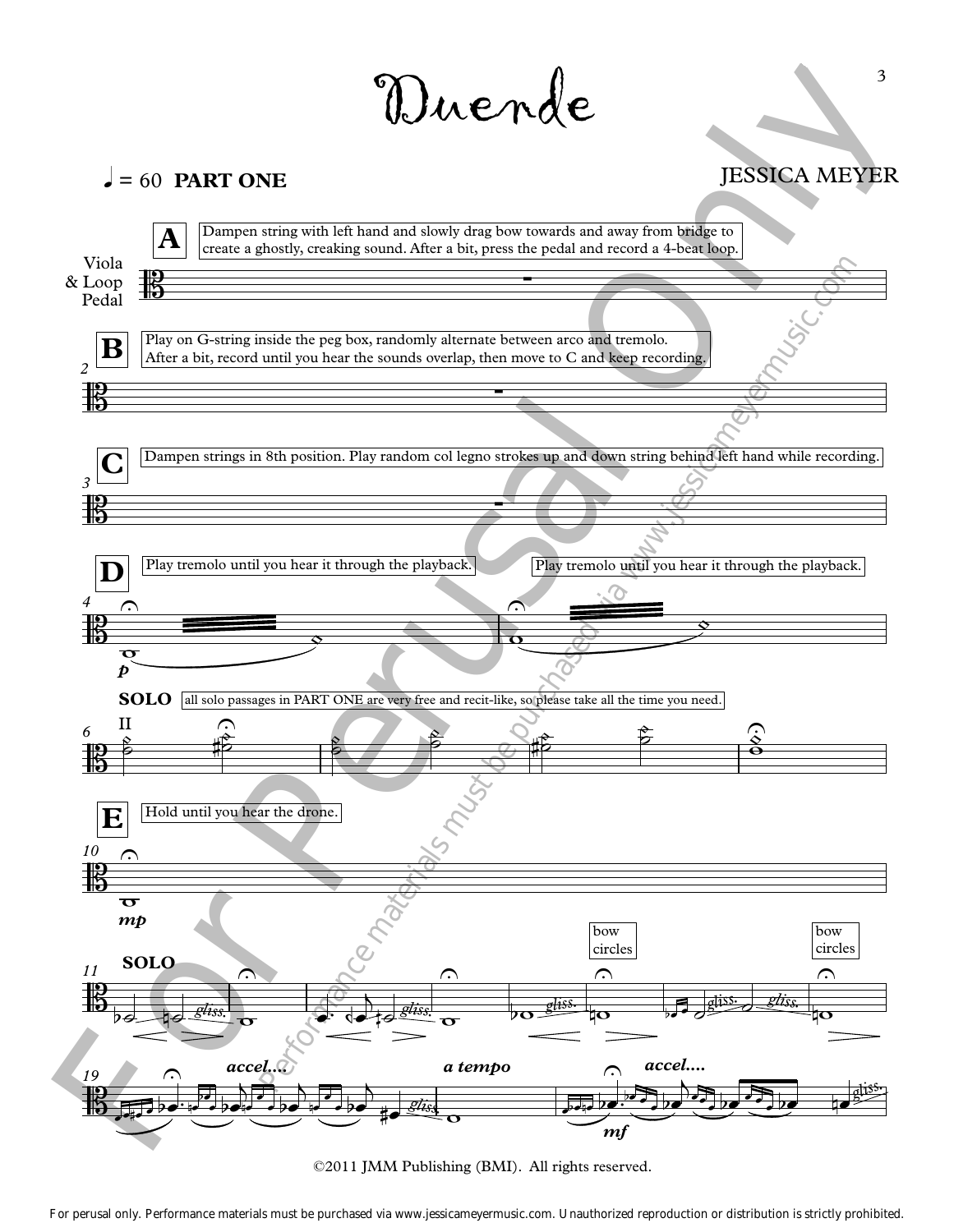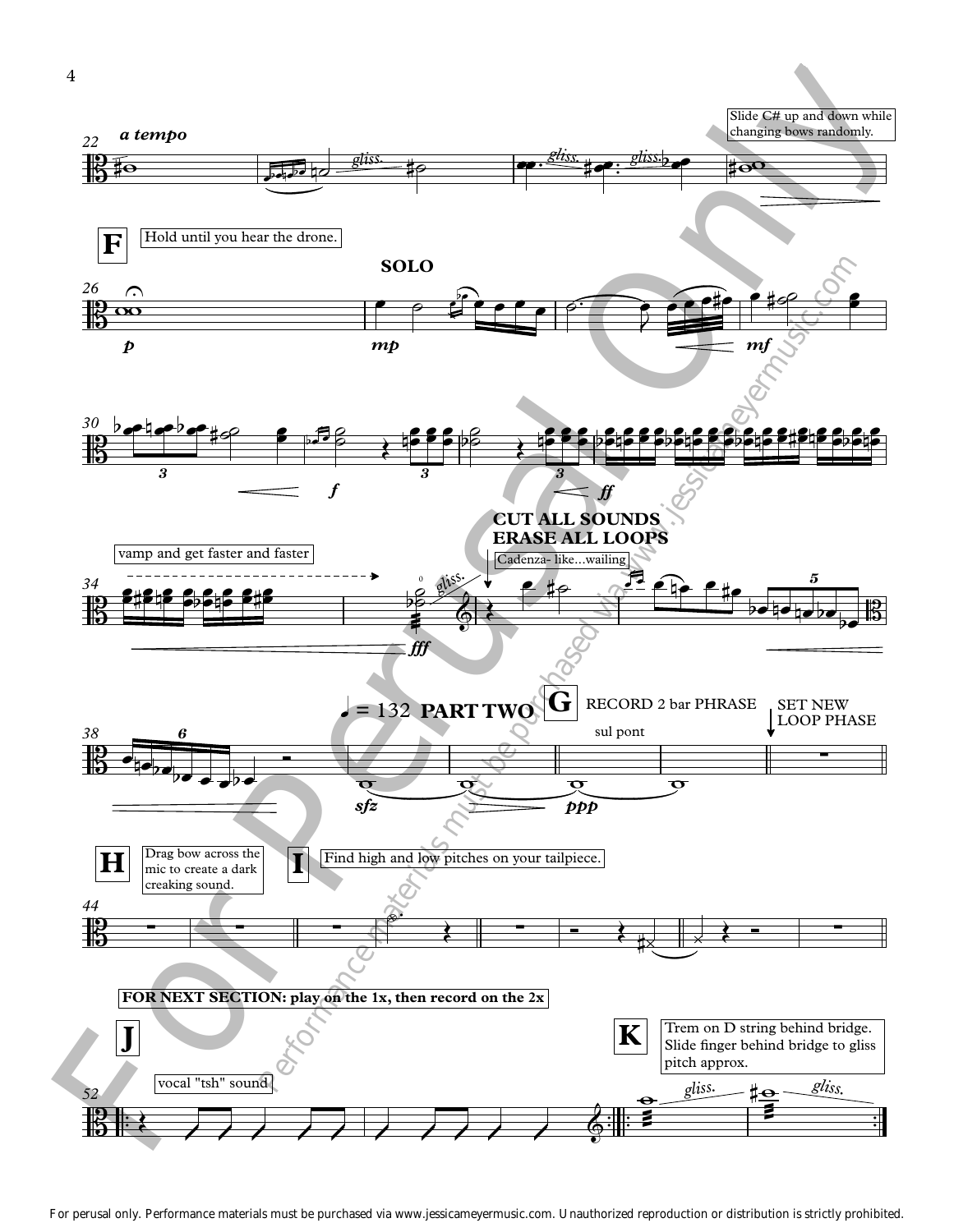

For perusal only. Performance materials must be purchased via www.jessicameyermusic.com. Unauthorized reproduction or distribution is strictly prohibited.